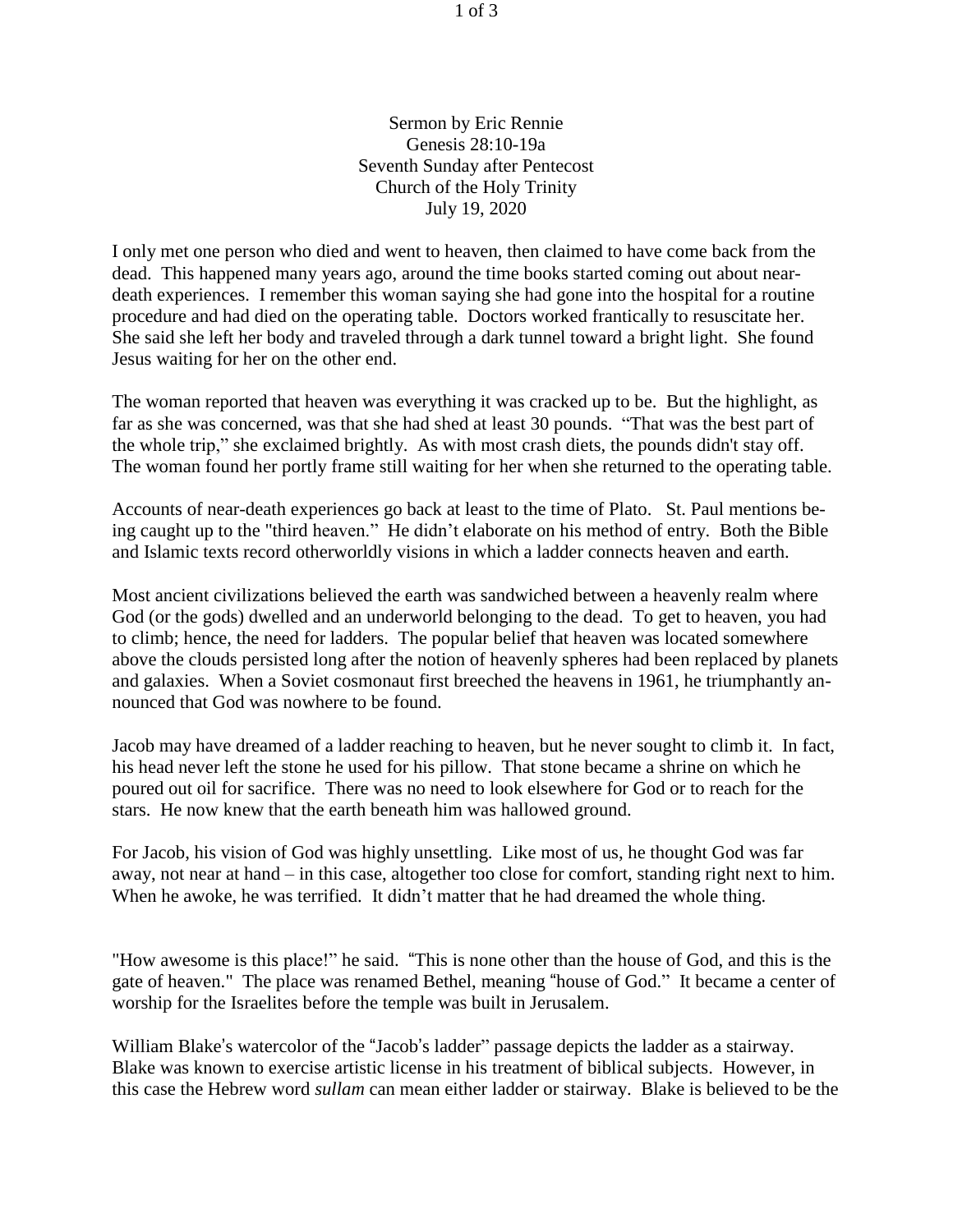first artist to depict stairs. The patriarch Jacob is seen sleeping at the foot of a staircase that spirals upward into the heavens. Angelic figures in diaphanous gowns wend their way gracefully in either direction against a backdrop of stars. The whole tableau bears more than a casual resemblance to a scene in an old Busby Berkeley musical from the 1930s.

From the beginning, Christians attached great symbolic meaning to Jacob's ladder. They saw it as a crucial link between heaven and earth. Jesus himself set the tone when he told his disciples, "Very truly, I tell you, you will see heaven opened and the angels of God ascending and descending upon the Son of Man" – by which he meant himself. St. Augustine taught, "Christ is the ladder reaching from earth to heaven, or from the carnal to the spiritual…" St. John Chrysostom suggested his congregation correct one fault a month as if it were a spiritual step on Jacob's ladder to heaven.

It's not clear what Jacob himself would have made of all this. There was as yet no settled belief in an afterlife during Jacob's time -- or at least none that involved going to heaven when you die. He would never have regarded heaven as a human destination. The dream's significance for him was summed up this way when he awoke: "Surely the Lord is in this place; and I did not know it." The revelation was not that there was a God in heaven but that God was *here*.

After Jacob awoke from his dream, he was afraid -- not because God had come to him in the night but because God was here and he hadn't known it. So it is with us. In our normal state of distraction, we are oblivious to things that lie under our very noses. This is especially true of our search for God. We are forever looking elsewhere for something that exists nowhere else but here.

By "here," I do not mean a specific place. Jacob mistakenly assumed that the place where he laid his head that night must be holy, because that's where he happened to be when he had his vision of a ladder to heaven. The problem is that you can then go somewhere else and assume God is not where you are now but over there where God was before. As Jesus told the Pharisees, "The kingdom of God is not coming with signs to be observed; nor will they say, 'Lo, here it is!' or 'There!' for behold, the kingdom of God is within you."

I once had a dream about Jacob's ladder. There were no angels ascending and descending, but the ladder rose up to heaven. As I watched, it began to pull away from the earth. I realized I had to grab hold or it would soon be out of reach. However, my hands were covered with grease, and I could not get a grip. Just then I woke up. I understood immediately what this dream was trying to tell me. The slippery grip in my dream was the mind's way of sliding past the present moment in search of something else, somewhere else. "The man who is often thinking that it is better to be somewhere else than where he is excommunicates himself," Thoreau wrote in one of his journals. Note the word "excommunicates."

The paradox is that to find God, we have to stop searching. What exactly are we looking for, anyway? Do we think the clouds will part, and a ladder will descend from the sky? We need to